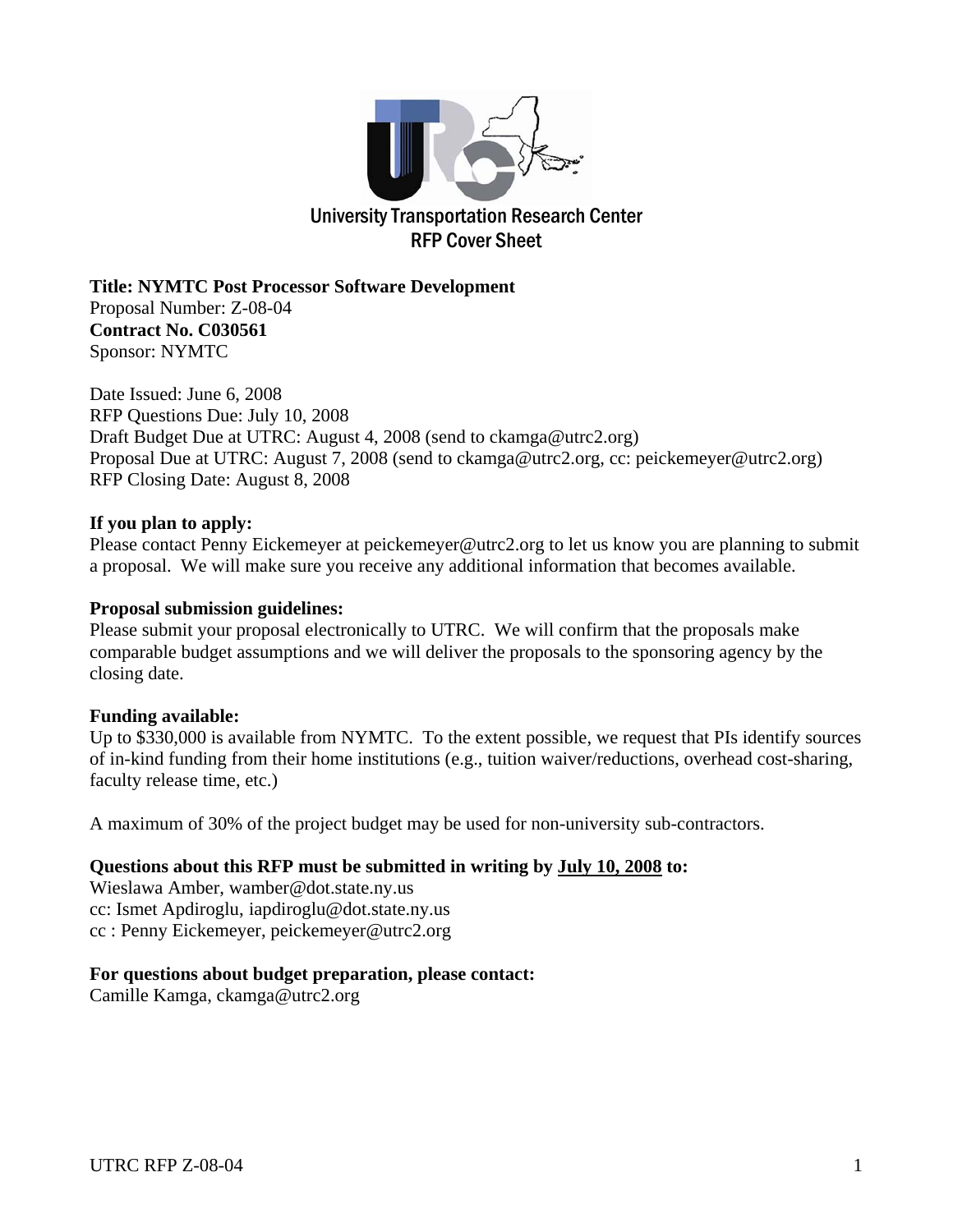#### **REQUEST FOR PROPOSALS Contract No. C030561**

Proposal Number: Z-08-04

#### **NYMTC Post Processor Software Development**

New York Metropolitan Transportation Council (NYMTC) is soliciting bids for Post Processor Software (PPS) development, implementation, and post-operative maintenance. This RFP is open to universities that belong to the University Transportation Research Center consortium and other university consortia members.

#### **I. INTRODUCTION**

#### **A. PURPOSE**

NYMTC needs new Post Processor Software to meet the need of its air quality conformity and Congestion Management System. The new developed Post Processor Software (PPS) will consist of two core entities: the Air Quality component and the Congestion Management System component. This scope of work is elaborating the Air Quality component. The scope of work for the Congestion Management System component will be developed separately.

To meet Federal transportation conformity requirements, NYMTC uses the New York Best Practices Model (NYBPM) to forecast future travel patterns on the regional transportation system. While the outputs of NYBPM are intended for the purposes of transportation analysis, considerable additional processing is required before these can be used as inputs to the emissions modeling software that must be used for Federal regulatory purposes. The function of the PPS is to fill this gap between the regional transportation model and EPA's emissions models. NYMTC currently uses software named PPSUITE for this purpose.

It is expected that the air quality component of the new Post Processor software will implement and deliver state of the art software engineering practices. The new software must be fully compatible with the New York Best Practices Model (NYBPM), TRANSCAD, GIS, and other modules. Communication between Post Processor Software (PPS) and the NYBPM will be computationally consistent in the NYMTC regional scale and in sub-regional scales.

As of May 19, 2006, all areas in the United States are required by law to use EPA's most up-todate motor vehicle emission model, MOBILE6.2, for transportation conformity determinations. Currently the Environmental Protection Agency (EPA) is developing a new MOBILE emissions model, entitled the MOtor Vehicle Emission Simulator or MOVES to replace the current model MOBILE6.2. NYMTC is seeking Post Processor software that will generate accurate and up-to-date reports that would support and facilitate effective use of the MOBILE6.2 and MOVES models. The post processor must mesh with the new EPA emissions estimation models and any improvements to the BPM overall. In addition, NYMTC requires software with source code that is well documented and available for future inspection and modification.

NYMTC is seeking proposals for the best technical approach to achieving these multiple objectives.

#### **B. OBJECTIVE**

The objective of this project is to have in place as part of NYMTC's modeling package, a Post Processor module compatible with the BPM and EPA's emission model (both MOBILE6.2 and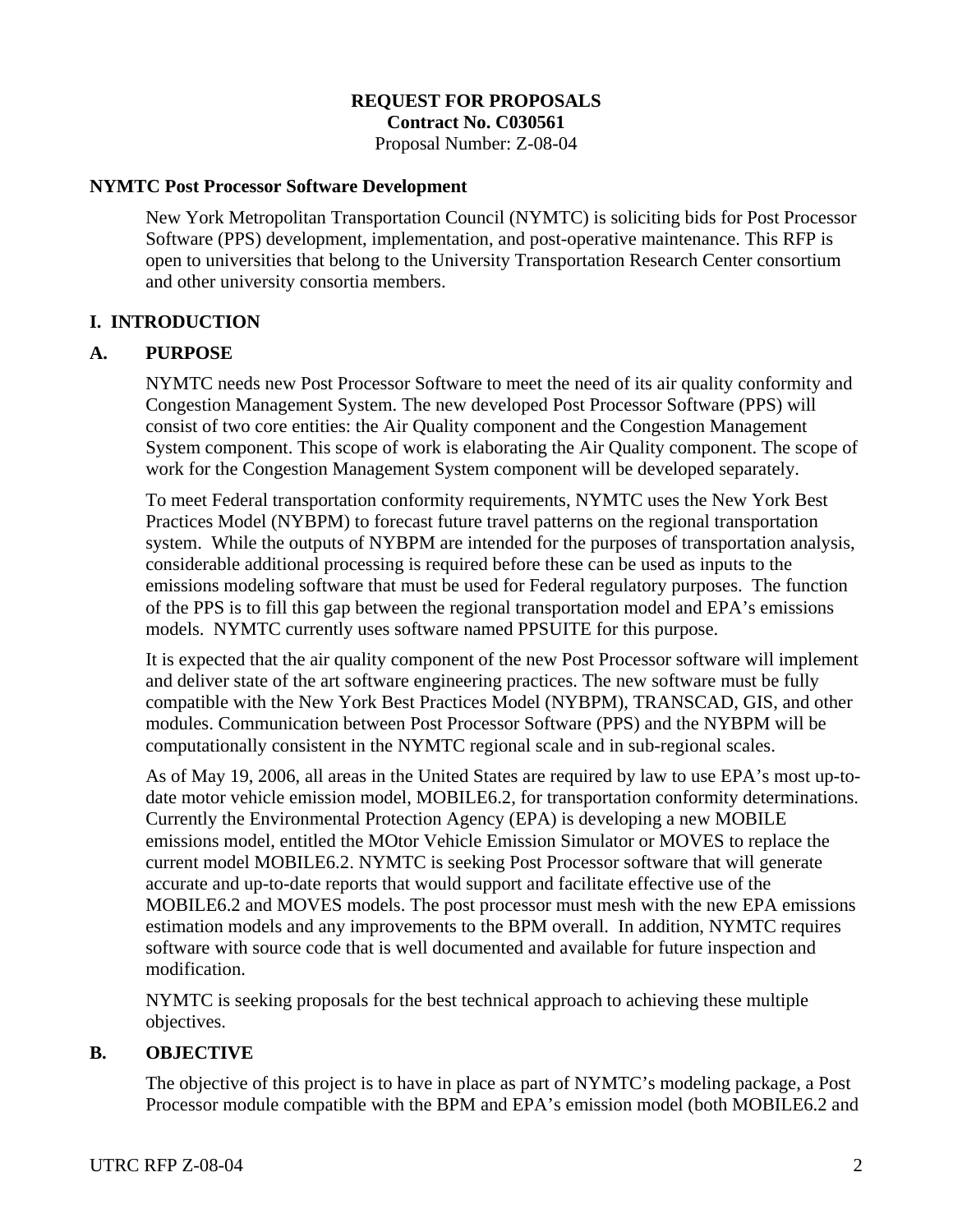MOVES) that can provide the summarized output necessary to evaluate conformity analyses, and analyses for the CMAQ and TEP programs.

### **C. BACKGROUND**

The New York Metropolitan Transportation Council (NYMTC) is the Federally-mandated Metropolitan Planning Organization (MPO) for the downstate New York region. The NYMTC region includes New York City, Long Island and the lower Hudson Valley. It encompasses an area of 2,440 square miles and a population of 11.3 million, approximately 65% of New York State's population. NYMTC consists of voting members: Counties of Nassau, Putnam, Rockland, Suffolk, and Westchester, Metropolitan Transportation Authority, New York City Department of Planning, New York City Department of Transportation, and New York State Department of Transportation, and advisory members: New York State Department of Environmental Conservation, USEPA (US Environmental Protection Agency), FHWA (Federal Highway Administration), FTA (Federal Transit Administration), and PANYNJ (Port Authority New York New Jersey).

As the MPO (Metropolitan Planning Organization), NYMTC conducts comprehensive longrange transportation planning and annually oversees several billion dollars in transportation investments for the most dynamic and complex transportation systems in the nation. NYMTC sponsors and conducts studies, and provides a forum for interagency cooperation and public input into funding decisions. Individual members and the Central Staff of NYMTC use its Best Practices Models system to conduct these studies.

The NYMTC region has several overlapping air quality non-attainment areas. As a result, NYMTC must analyze the emissions resulting from its plans and programs under the transportation conformity regulations and as required by the Clean Air Act and the National Ambient Air Quality Standards (NAAQS). In NYMTC's efforts to reduce emissions due to vehicular traffic, the analysis and implementation of plans and programs that would benefit from the CMAQ (Congestion Mitigation & Air Quality) and TEP (Transportation Enhancement Program) programs funding is critical to attain the National Ambient Air Quality Standards. Implementation of MOBILE6.2 and MOVES is a critical part of these analyses.

In review of these analyses, approval and comments come from the Interagency Consultation group, are necessary. The ICG (Interagency Consultation Group) consists of the EPA, NYSDEC (New York State Department of Environmental Conservation), FHWA, FTA, and NYCDEP (New York City Department of Environmental Protection) and NYSDOT (as represented by Environmental Analysis Bureau). NYSDOT's EAB facilitates the meetings of the ICG.

### **D. Program Information**

# **LEVEL OF EFFORT: Budget and Schedule**

It is expected that the Post Processor software (PPS) will implement and deliver state of the art practices in transportation-emission modeling and latterly available data resources. The new software must be fully compatible with the New York Best Practices Model (NYBPM), TRANSCAD, GIS (Geographic Information System), and other modules. Communication between Post Processor Software (PPS) and the NYBPM will be computationally consistent in the NYMTC regional scale and in sub-regional scales for the purpose of transportationemission policy and economic development evaluation.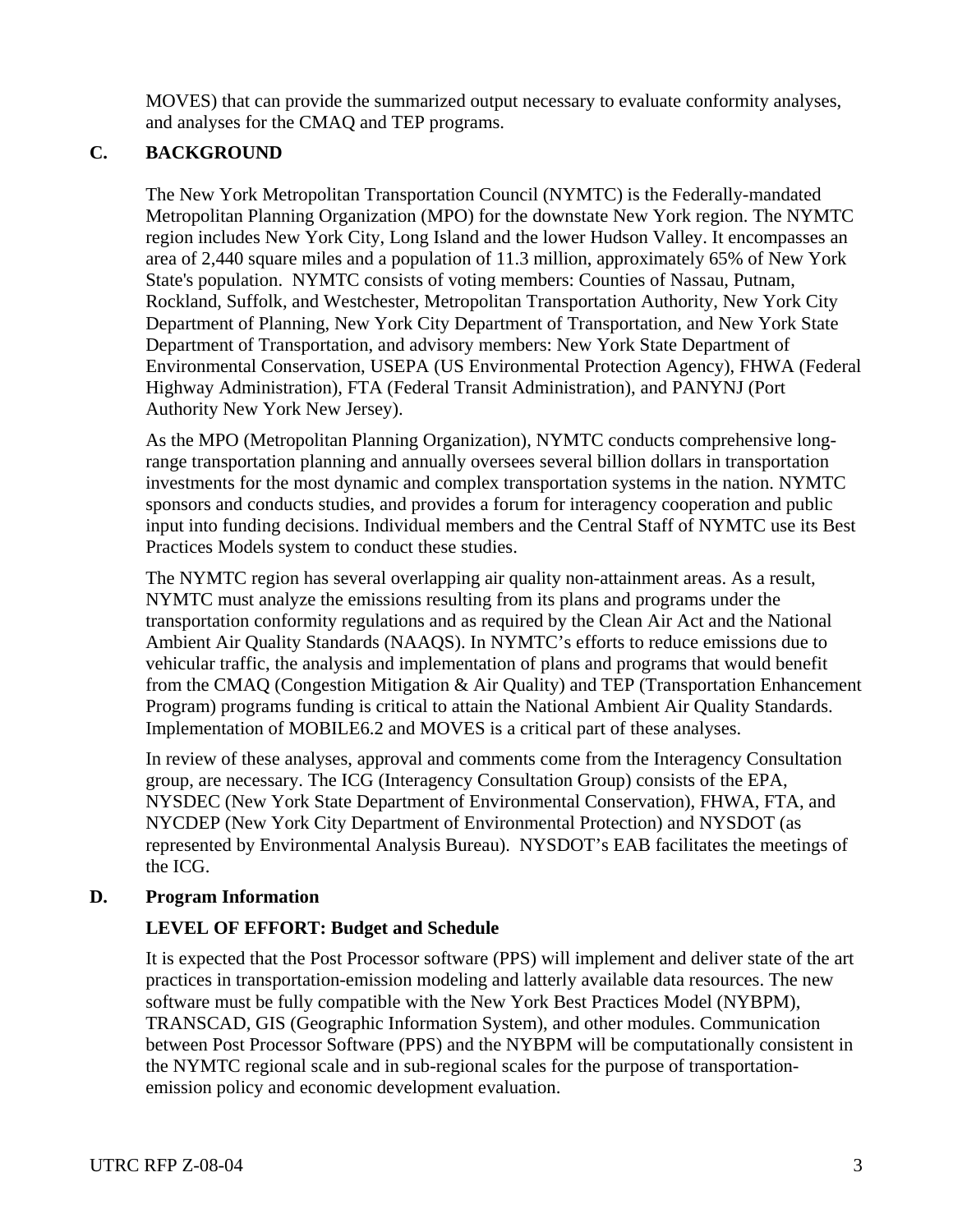The estimated budget range for the PPS is approximately \$330,000 over project. This encompasses all expenses related from research studies and software development through the implementation, including expenditures for program management, other miscellaneous expenses, and administrative overhead. There will be no option to have additional years with an increase based upon justified increased costs such as increased labor costs.

The schedule should encompass a 24 month period including a break for the July and August vacation period. The start date is within 10 days of execution, subject to a delayed start for the above vacation period.

### **II. SCOPE OF SERVICES**

#### NYMTC's Responsibilities:

• A Project Manager will be designated by NYMTC to work with the software development Consultant. NYMTC representative will be available to answer questions, provide overall management and secure relevant information readily available from NYSDOT/NYMTC. The Consultant, however, should not consider this individual as a staffing resource.

#### Software Requirements:

In addition to the above issues, NYMTC has the following requirements for the next generation of its PPS:

- The software must be either in the public domain or NYMTC/NYSDOT shall be a joint owner of it. The Consultant and NYSDOT shall share equal and complete ownership of the intellectual property rights to the Post Processor software (PPS) software developed by the Consultant for NYSDOT on behalf of NYMTC, on the following basis.
- Each party shall have the independent right to use PPS for its own purposes, and for the benefit of NYMTC. This shall include the right to use the PPS software, either alone or in combination with other software, for any business or governmental application or purpose; the right to update, maintain, enhance or modify the PPS software; and the right to do so without prior notice to or consent from the other party. Each party shall, however, inform the other party after it has completed any update, maintenance, enhancement or modification of the PPS software; share general information with the other party regarding any such update, maintenance, enhancement or modification; and make any such update, maintenance, enhancement or modification available to the other party upon reasonable terms and conditions.
- The source code shall be well documented and available for future inspection and modification
- Usage of BPM data output shall be maximized, and usage of data synthesized from outside BPM shall be minimized.
- The software shall use a graphical user interface (GUI) that provides incorporates all software features into a user-friendly operating environment.
- The software shall provide results in a computationally consistent manner on a variety of geographic scales.
- The software shall detect and report errors in a controlled environment. The user's manual should document and explain all error messages.

Software Developer Responsibilities: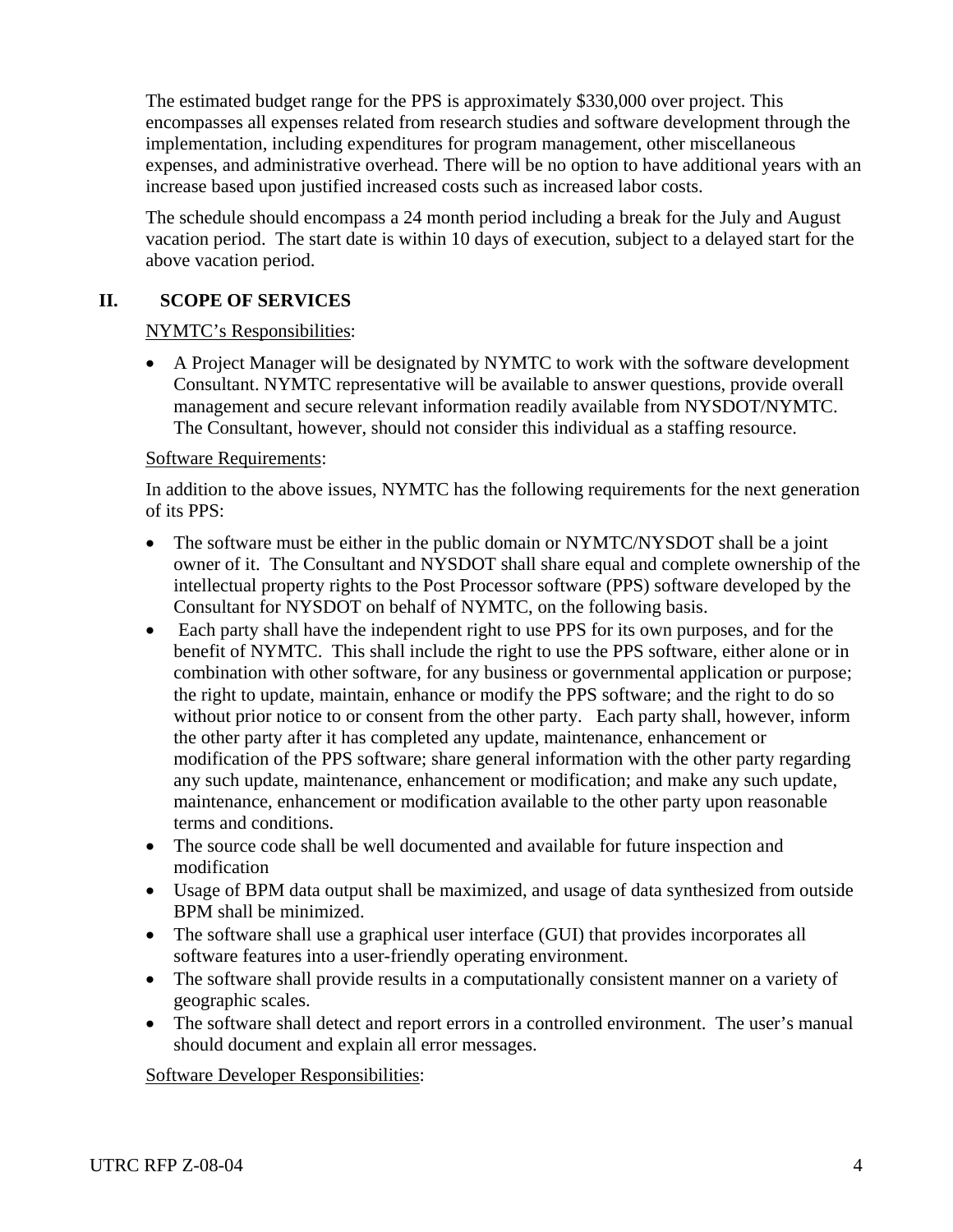- The selected Software Development Consultant shall be required to assume responsibility for the full project lifecycle offered in the proposal whether or not they are provided directly by the Consultant or through sub-contracts.
- The Consultant shall also be responsible for maintaining frequent communications with NYMTC staff, and the Interagency Consultation Group and Stakeholder Advisory Committee, as appropriate.

### **TASKS**

### **TASK 1 ADMINISTRATIVE STRUCTURE**

### **1.1 Objective**

In collaboration with NYMTC, the Consultant will develop the administrative structure for the study including the Interagency Consultation Group and Stakeholder Advisory Committee, and coordinate meetings with participants from agencies and other stakeholders. Consequently, progress meetings between NYMTC and the Consultant will be conducted within this task.

#### **1.2. Deliverables**

Deliverables for this task will be as follows:

- Minutes from Kick-Off Meeting, including agreed administrative structure for the study, membership list for the Interagency Consultation Group, and membership list for the Stakeholder Advisory Committee.
- Minutes from quarterly progress meetings.

### **TASK 2 IDENTIFICATION OF DATA NEEDS AND AVAILABLE DATA RESOURCES**

### **2.1 Objective**

The objective of this task is to identify the critical data input for MOBILE 6.2 and MOVES implementations as well as input data being processed by their precursors such as MOBILE5 and MOBILE6. The output reports will consist of data summarized at different geographical and governmental layers consistent with NYBPM such as region, state, county, TAZ (Transportation Analysis Zone), and TRACT. For additional information please refer to the "PPSUITE Data Coding Guide".<sup>1</sup> The consultant will consider integration of data to enable the execution of such tools as CMAQ, Mobile6.2, EPA Commuter Model (COMMUTER), $^2$  and other studies for evaluation of off model projects.

### **2.2 Approach and Methodology**

PPS developer will propose the approach and methodology to accomplish Task 2 and develop a list of post-processing data needs for Air Quality analysis. It is expected that during the course of research studies the required data inputs for the current versions of PPSUITE, MOBILE6.2, and MOVES will be identified.

#### **2.3 Deliverables**

 $2^{2}$  More information on the EPA Commuter Model can be found at:

<sup>&</sup>lt;sup>1</sup> This document can be found at: http://www.utrc2.org/research/rfps/z0804-PPSUITE-DataCodingGuide.pdf <sup>2</sup> Mere information on the EBA Commuter Model can be found at: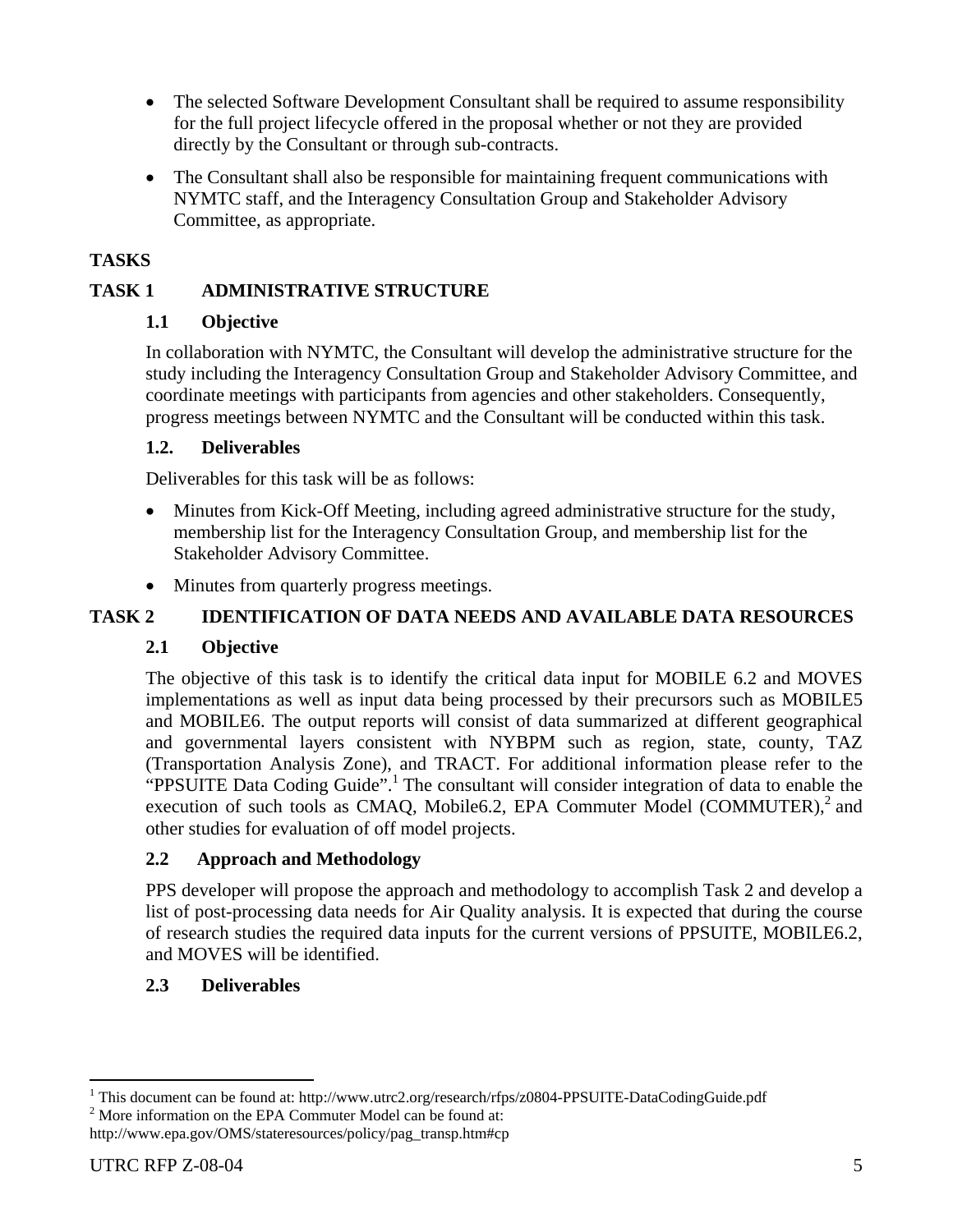A Technical Memorandum that will discuss data needs and assumptions to be used during the software development; and an overview of the data needed to develop, evaluate, validate, and calibrate Post Processor software.

### **TASK 3 EVALUATION OF SOFTWARE PLATFORM FOR POST PROCESSOR**

### **3.1 Objective**

The objective of this task is to evaluate software platforms suitable for the best PPS performance. It should be determined which software modules can be implemented with commercial software (such as MySQL, TransCAD, or GIS) and which require custom PPS programs (i.e. written by consultant). The GIS should be compatible with the State standard. ArcInfo is used by NYMTC as its standard GIS software. TransCAD is used as a GIS platform by NYBPM. ArcInfo provides good interface for third-party programs to access GIS data. Citilabs' Cube is compatible with ArcInfo. Cube and ArcInfo are sold as a package and there is an intention to integrate Cube with ArcInfo.

### **3.2 Approach and Methodology**

The proposal submitted in response to this RFP should delineate a suitable approach and methodology to successfully complete this task.

### **3.3 Deliverables**

In Technical Memorandum the consultant will summarize all findings and recommendations related to Task 3.

### **TASK 4 SOFTWARE SPECIFICATION**

### **4.1 Objective**

The goal of this task is to design, analyze, and implement the PPS characteristics and specifications. The Post Processor Software should address the special needs for the NYMTC region. PPS software should be portable, state-of-the-art, and designed to accommodate future improvements. Software specification should emphasize two distinct constituents: Congestion Management System (CMS) and Air Quality (AQ). The Air Quality component is comprised of other EPA's approved software designated to analyze a variety of model projects such as CMAQ Traq, MOBILE6.2, Commuter Choice Model, etc. MOBILE6.2 and MOVES data require compatibility assessment. It needs to be determined whether to focus only on MOVES for future purposes.

### **4.2 Approach and Methodology**

Proposals submitted in response to this RFP should identify a general conceptual approach to the design of the PPS software. It should be specific enough to demonstrate that it addresses the Software Requirements identified in Section II of this proposal.

In addition, the proposal should identify the subtasks involved in developing a more detailed, technical design for the software. Mechanisms for review by the NYMTC project manager and any appropriate advisory committees should be built into the process. Each subtask specified must be accompanied by a distinct deliverable.

The design of the software itself will need to include appropriate approaches and methodologies that ensure efficient communication with NYBPM, GIS, and TRANSCAD. For additional information please refer to the "2002 Update and Re-Calibration of the NYMTC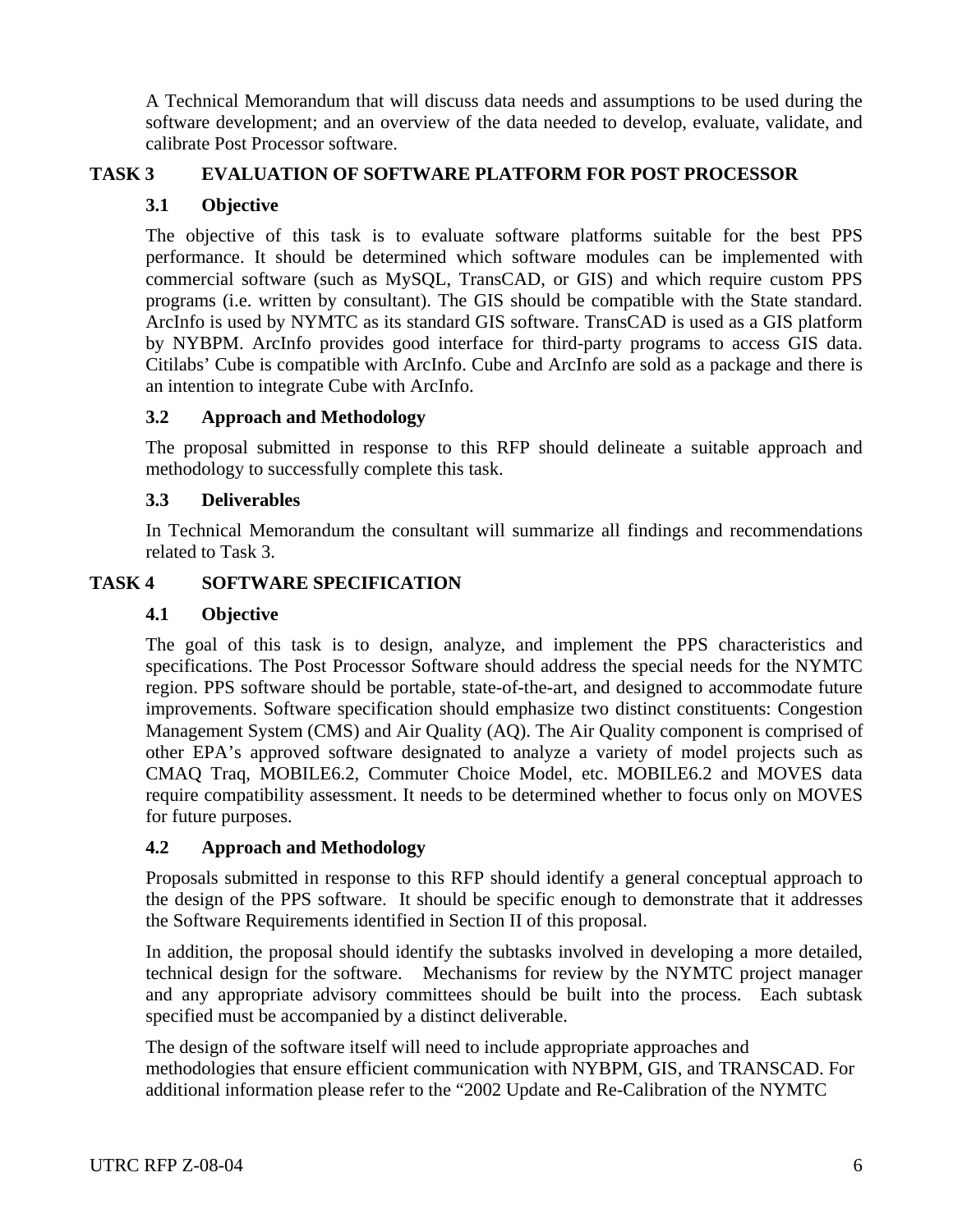Best Practice Model (BPM) and PPSUITE, for April 2005 Conformity Analysis" (http://tinyurl.com/ypdwqu).

### **4.3 Deliverables**

In a Technical Memorandum the consultant will summarize all findings and recommendations related to Task 4.

### **TASK 5 DATA INTEGRATION AND ASSEMBLY**

### **5.1 Objective**

The objective of this task is to develop procedures to integrate the data identified in Task 2 with the software specified in Task 4. This task will deal with two types of data: those needed to run the software for the base and future years, and those needed to develop the software and assess its output. The data output will be available in the form of tabulated reports as well as incorporated and depicted on the GIS maps.

### **5.2 Approach and Methodology**

Proposals should identify general steps that will be taken to conduct this task.

 Through the course of studies consultant will develop more detailed approach and methodology.

### **5.3 Deliverables**

In a Technical Memorandum the developer will describe the data assembly and processing methods.

### **TASK 6 SOFTWARE DEVELOPMENT AND ESTIMATION**

### **6.1 Objective**

The objective of this task is to translate the software specifications from Tasks 4 and 5 into working software.

# **6.2 Approach and Methodology**

Proposals submitted in response to this RFP should identify how the PPS software will be written and coded. They must include appropriate quality control and software code documentation procedures.

### **6.3 Deliverables**

Executable modules and procedures to be used in the application of the working PPS, as well as a Technical Memorandum describing the steps taken during software development, and the justification for those steps, is to be furnished.

# **TASK 7 SOFTWARE CALIBRATION AND ADJUSTMENTS**

### **7.1 Objective**

The objective of this task is to calibrate the parameters of the software and adjust the software structure and specifications to make ready the working version of the PPS software for data processing. NYMTC will request the latest available list of classification counts sites in the New York Metropolitan Area from NYSDOT on behalf of their consultant.

For the purposes of this task, the consultant will need to review the following documents: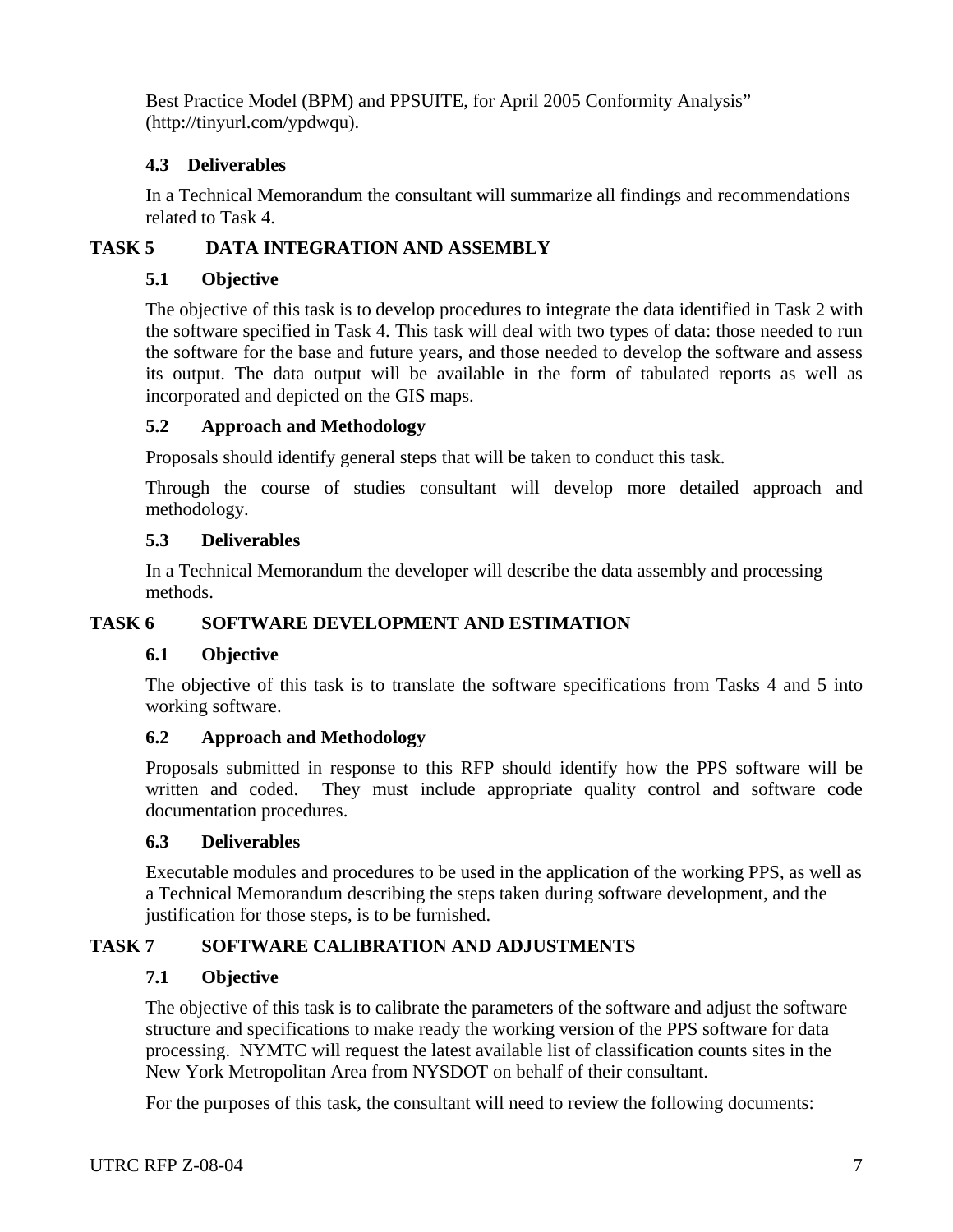- 2002 Update and Re-Calibration of the NYMTC Best Practice Model (BPM) and PPSuite, for April 2005 Conformity Analysis (http://tinyurl.com/ypdwqu)
- BPM User Manual (http://www.nymtc.org/project/BPM/model/bpm\_userdoc.pdf).

# **7.2 Approach and Methodology**

Proposals should contain a general description of the data sources, principles, and work steps that will be applied when calibrating and adjusting the software parameters and structure.

The software development team will refine this approach and methodology in consultation with NYMTC staff.

# **7.3 Deliverables**

Completion of this task will be finalized by furnishing: Technical Memorandum describing the software calibration methodologies, verification of parameters, and pertinent results; Scripts and data files for specific applications; and well documented procedures.

# **TASK 8 SOFTWARE VALIDATION AND REFINEMENT**

# **8.1 Objective**

The objective of this task is to test the software developed in Task 6 with base year data in Task 7, and to make corrections and refinements to the model. This task will summarize the PPS supplementary validation criteria that were developed for the Air Quality Inter-Agency Consultation Group (ICG) developed for original NYBPM Base Years 2002 and 1996, mainly based on criteria from FHWA guidelines.

ICG will review the results and recommend differences if appropriate.

# **8.2 Approach and Methodology**

Proposals should contain a general description of the data sources, principles, and work steps that will be applied when validating the model.

The software development team will refine this approach and methodology in consultation with NYMTC staff.

# **8.4 Deliverables**

Completion of this task will be finalized by furnishing: a Technical Memorandum describing the software validation efforts, the validity tests, and the results including future year forecasts and comparisons.

# **TASK 9 SOFTWARE INTEGRATION AND IMPLEMENTATION**

# **9.1 Objective**

The core of this task is to integrate the PPS into the overall Best Practice Model (NYBPM) stream. This process will emphasize efficient communication and exchange of data with NYBPM as well as with GIS, TRANSCAD, and other relevant modules. Based upon research studies, the consultant will develop detailed framework and procedures on software integration and implementation. It is expected that user-written programs and script files will be created to implement the modeling methodologies and procedures identified in Tasks 5, 6, 7, and 8. The software shall incorporate a graphical user interface, and rigorous error detection, capture and reporting techniques.

# **9.2 Approach and Methodology**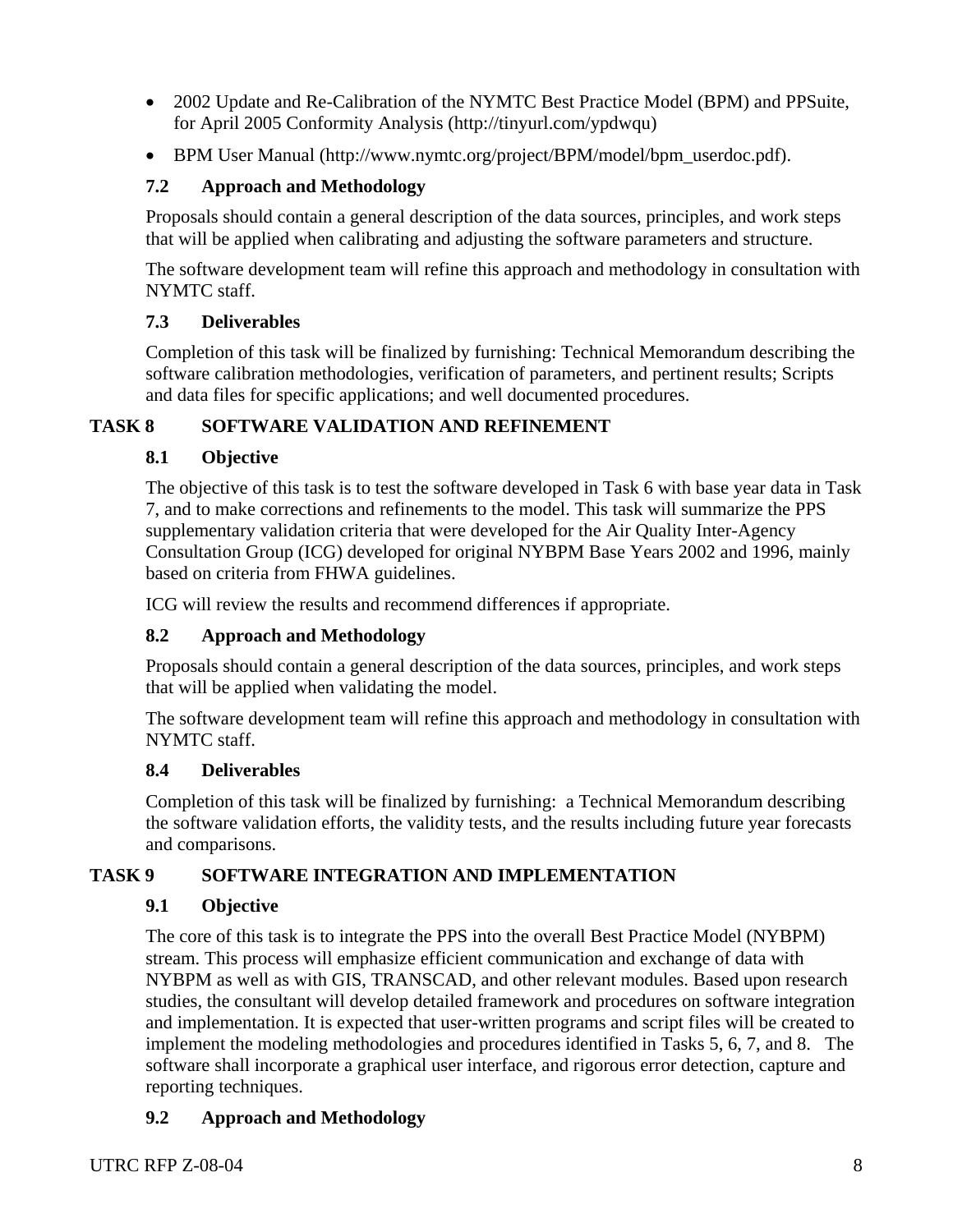Proposals should contain a general description of appropriate approaches and work steps to integrate the results of Tasks 5.2, 6.2, 7.2, and 8.2.

# **9.3 Deliverables**

The consultant will deliver scripts and data files for working PPS software, as well as a draft User's Manual for the software. The Manual will cover procedures to be followed in using the software for both region-wide and sub-regional applications.

# **TASK 10 STUDY COORDINATION**

# **10.1 Objective**

The objective of this task is to closely coordinate the activities of the project with its two primary advisory committees: the Interagency Consultation Group (ICG) and the Stakeholder Advisory Committee (SAG).

### **10.2 Approach and Methodology**

Proposals should suggest appropriate coordination procedures. It is expected that:

- Developer will conduct a kickoff meeting with NYMTC staff and stakeholders to discuss methods for progress reporting, makeup of the project review committee, key elements of the work approach, and major issues involved in the project.
- Regular briefings will be held near the end of each task with Project Manager, project review committee, and region-wide users. The purpose of these briefings will be to discuss findings and preliminary recommendations, and receive consensus on project direction.
- Developer will coordinate these briefings in advance with NYMTC Project Manager and other key staff, and will develop agendas, presentation materials, and background briefing materials as needed.
- Developer will deliver these presentations in coordination with NYMTC, record and distribute meeting minutes, respond to issues which could not be addressed at the meeting, and conduct discussions with NYMTC to assess future direction.
- A particularly important meeting will take place between Tasks 4 (Evaluation of Platform) and 5 (Software Specification) in order to incorporate the views of the key stakeholders into the software specification process. This will be conducted in an expanded workshop format.

Proposals shall include a list of subtasks necessary for the completion of this task.

### **10.3 Deliverables**

Each subtask should have an accompanying deliverable, including: presentation materials and meeting minutes for each meeting; strategy memoranda developed with NYMTC Project Manager following the meeting; and a Technical Memorandum summarizing the activities of the project review committee as well as important presentations received during this process.

# **TASK 11 STAFF TRAINING / TECHNICAL SUPPORT**

# **11.1 Objective**

The intentions of this task are: to assist the PPS users to better and more efficiently use the software; to help the project manager manage and maintain the software; and to provide room for the future software enhancement. Technical support will be provided for the duration of two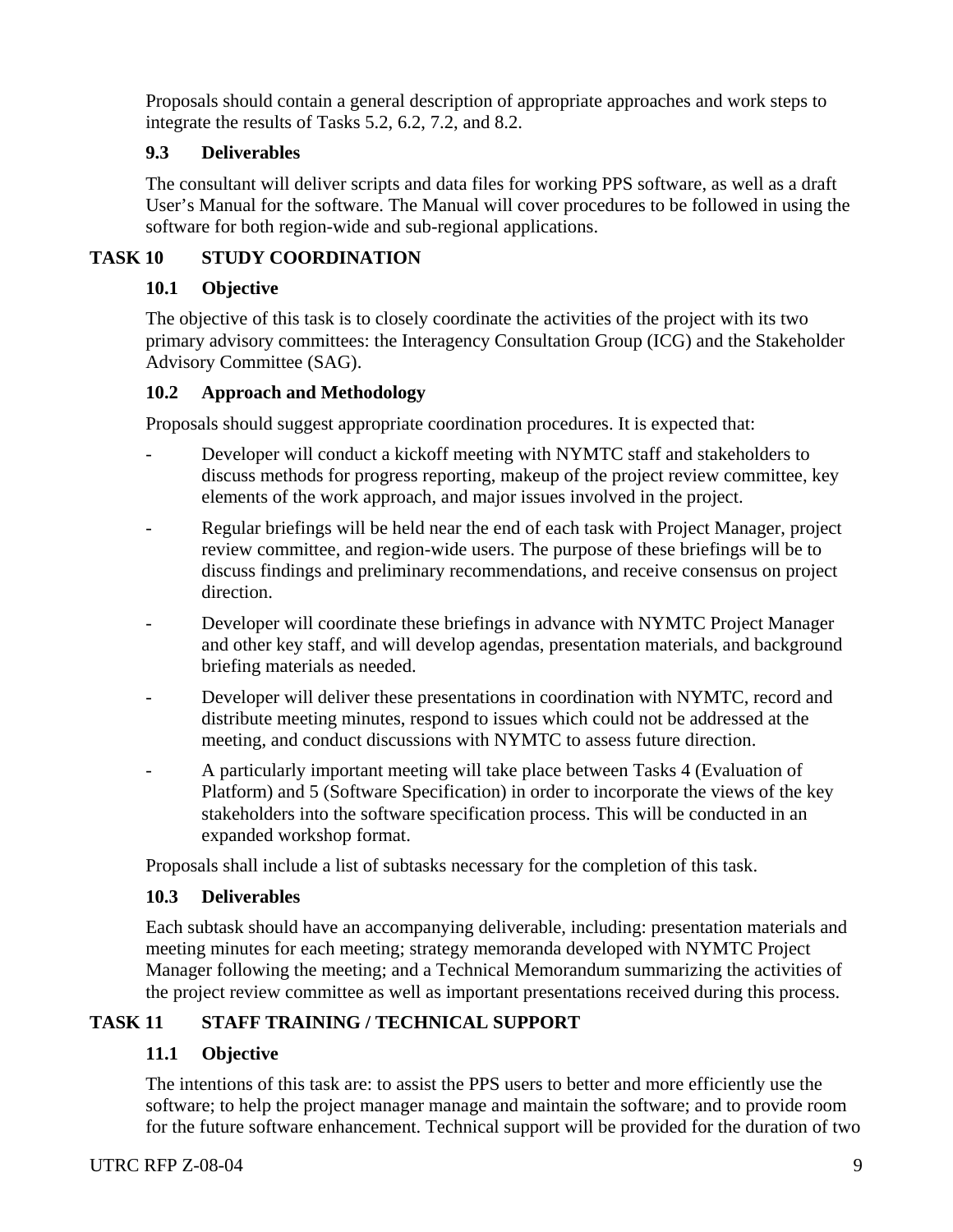conformity and two CMP (Congestion Management Program) runs to ensure the quality of the delivered software and to guide users in troubleshooting. Developer will be responsible for preparing training in PPS application for technical staff in order to train in the final version of the software.

# **11.2 Approach and Methodology**

Proposals should describe plans and subtasks for staff training and technical support.

# **11.3 Deliverables**

The software developer will provide technical support to the NYMTC staff before and during the first application of this software in a conformity determination in the form of: on-screen or online help and assistant service; on-call basis technical support during installation time; training sessions, and/or software application seminars.

# **TASK 12 FINAL DOCUMENTATION**

# **12.1 Objective**

The aim of this task is the documentation of major project activities and products.

# **12.2 Approach and Methodology**

The software developer will undertake appropriate approaches and methodologies to make this task successful.

### **12.3 Deliverables**

The software developer will provide two documents:

- A detailed final report, including full documentation of the software's methodologies and assumptions, as well as a chapter detailing possible future enhancements.
- A final version of a comprehensive user's manual for the reference of NYMTC staff

# **TASK 13 PROJECT WEBSITE**

# **13.1 Objective**

The purpose of this task is to fully utilize available web technology as a platform for information exchange among the software development team, NYMTC staff, and other project participants as designated by NYMTC staff.

# **13.2 Approach and Methodology**

The consultant will develop a project website as the platform for information exchange among the consultants, NYMTC staff, and other project participants as designated by NYMTC staff. If NYMTC has selected a platform for such project websites at the time that this project gets underway, the platform specified by NYMTC staff shall be used. If NYMTC has not yet selected a standard platform, the software development team shall consult with NYMTC staff to identify a suitable interim alternative that meets NYMTC's design and functional requirements.

This web site will be designed and made available at the beginning of the project and be continuously updated throughout the course of the project. The website should be organized to make the access of all project information, documentation and data files by designated project participants easy and user-friendly. The website should have proper security design so that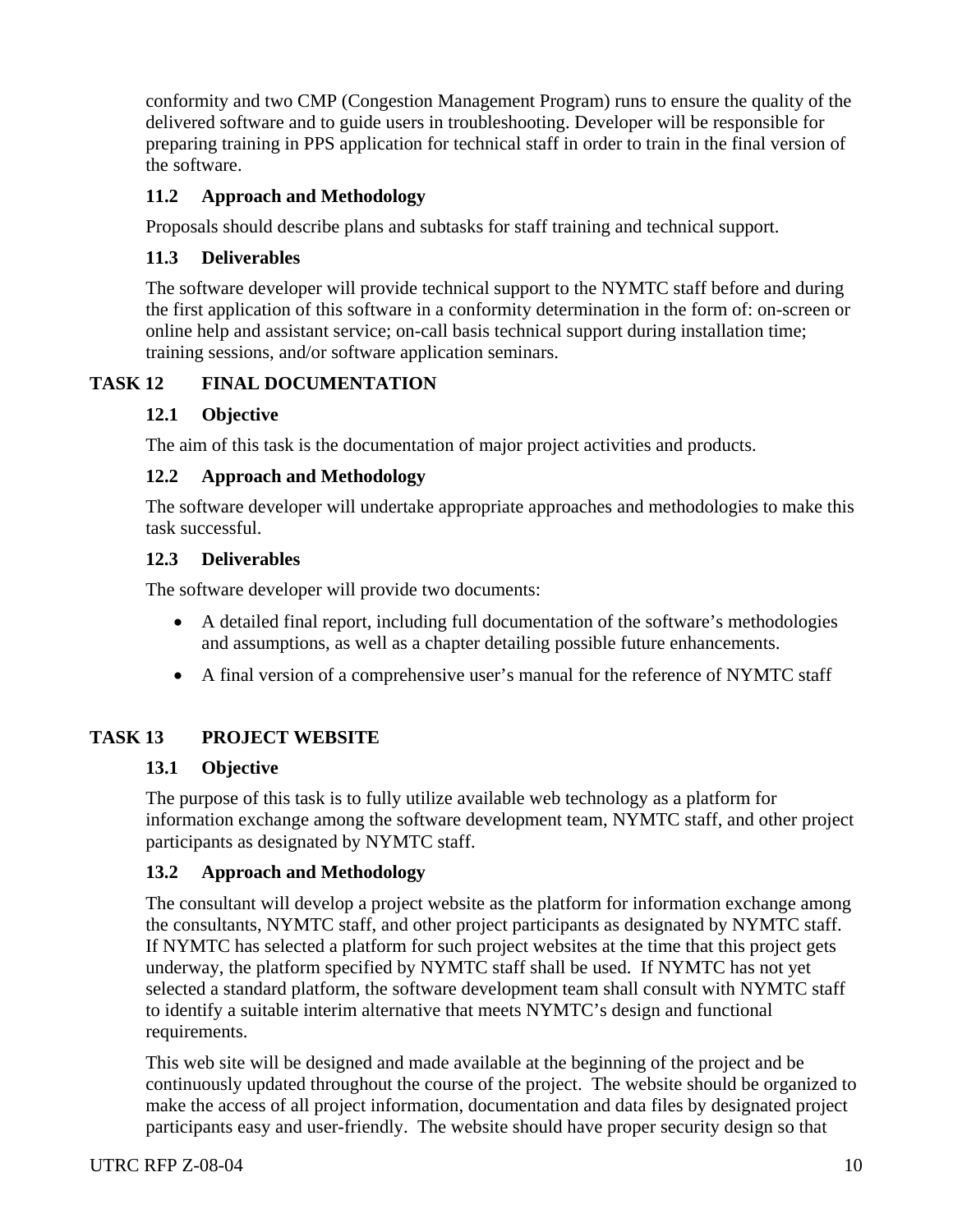people can access various levels of project information with various levels of access rights. The website should be able to allow participants to submit documents and make limited updates of certain web pages as needed.

#### **13.3 Deliverables**

A functional and well maintained website will be provided by the software development consultant.

### **III. PROPOSAL FORMAT AND CONTENTS**

Respondents are requested to submit their proposal electronically using the following format: There is no limitation on the number of pages permitted, but concise proposals are requested. Proposals should be as detailed as necessary to explain their approach to the project and the technical methods to be implemented.

For the purpose of evaluation, each proposal must be submitted in two (2) parts. Part I shall be comprised of Post Processor Software development. Part II is the Cost and Contract Submittal. Each part of the proposal must be complete in itself in order that the evaluation of both parts can be accomplished independently and concurrently. Cost information is not to be included in the Post Processor Software development Submittal. Each proposal should follow the format listed below:

- A. Part I: Post Processor Software development Submittal
- 1. Title Page, indicating:

Name, address and phone number of the proposer, including a contact person and the name of the person(s) who prepared the proposal.

- 2. Table of Contents
- 3. Executive Summary

Provide a brief description of your approach and highlight how your team's accomplishments and experiences will help the Council achieve its objectives.

4. Approach and Scope of Services

Describe your approach to accomplish the project objectives life cycle. Provide a detailed scope of work which describes what will be done and addresses PPS performance objectives. The proposal should reflect understanding and comprehension of project scope and objectives. You may base the tasks in your scope of services on the outline provided under Section II., or suggest alternatives/modifications to the task structure which could improve the software development process.

NYMTC intends to allow maximum flexibility for the ideas, initiative, and creativity of the proposer. Alternative tasks and suggestions are encouraged and will be reviewed with interest within the framework of the stated objectives and scope of the project. Fully explain and justify your approach.

5. Software Development Approach and Methodology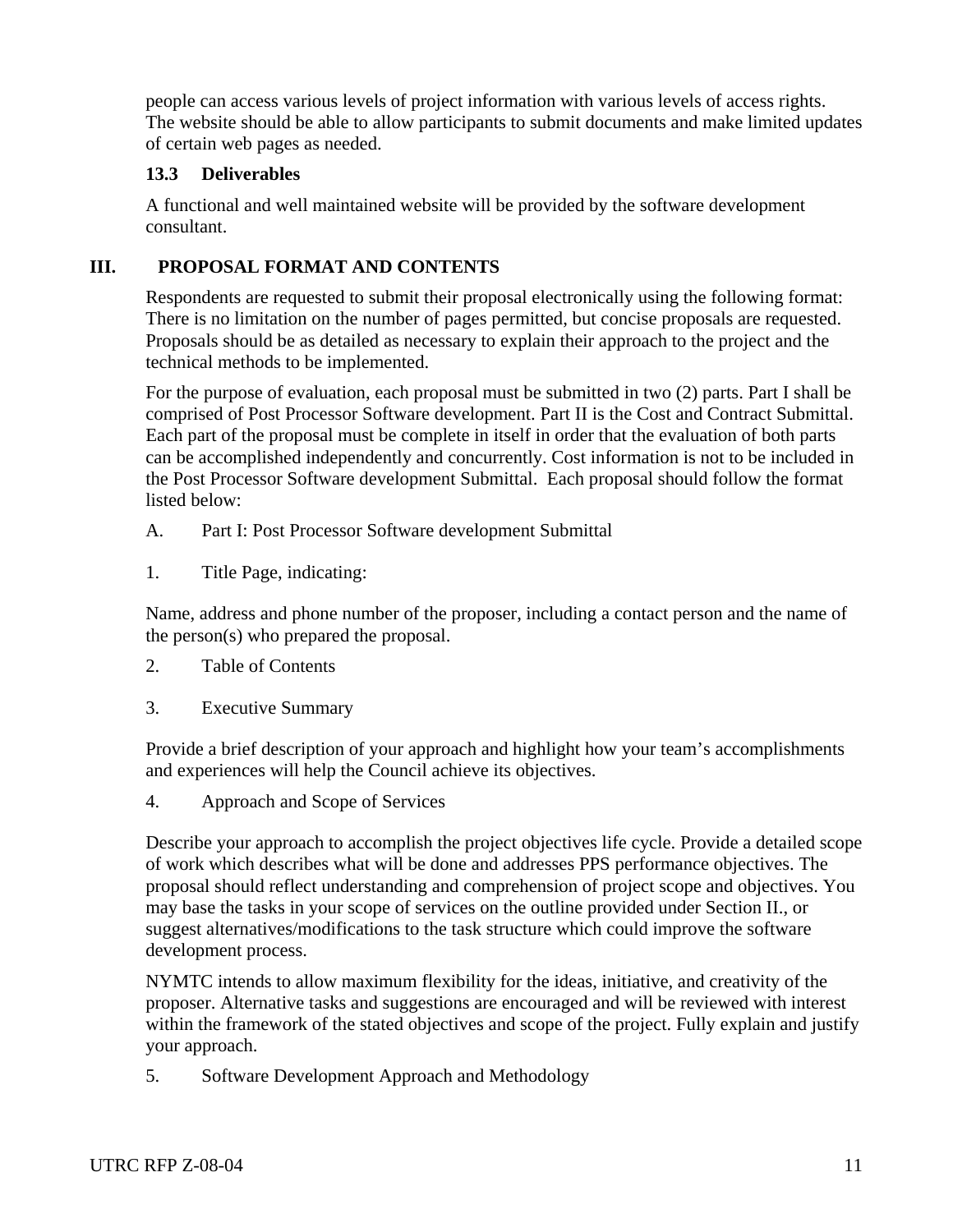Describe the proposed approach and how this approach will aid in attainment of the proposed objectives. Include identification of data needs, evaluation of software platform, software specification, data integration, software integration, and study coordination.

Evaluation of Methodology – support your credentials with tabulated results, graphs, and charts. In addition, include software calibration, validation, and refinement results.

6. Experience

Describe the experience of your organization and the proposed accomplishments related to the air quality research studies. Prior air quality software development experience of the proposer is of great importance to NYMTC. Research experience in air quality study is highly desirable. Include information about the team credentials in this type, size, and scope of project. Supplement with a list of key staff and their assignments who have worked on such projects.

7. Organization, Staffing and Schedule

Identify the assignee who will serve as project manager as well as the names and titles of all key workforces who will be assigned to work on this project (including any sub-consultants). Provide the estimated amount of time required for each task and describe the level of involvement. Describe the level of interaction contemplated with NYMTC. In case of a cross assignment within the university consortium, explain the arrangement, and detail how the coordination will be achieved between the parties.

It is expected that all the work will be accomplished within 24 months. Consultant will propose the milestones and time duration for each task separately and supplement this schedule with charts (e.g. Gantt chart).

It is recommended that this section will include graphic or tabular illustration of the projected schedule for all planned activities. This information should be sufficiently detailed to provide an appropriate basis for monitoring contract compliance during the life of the agreement, and should clearly demonstrate how the program will be delivered within the proposed schedule.

# B. Part II: Cost and Contract Submittal

Part II of the proposal should describe a cost proposal which sets forth the estimated costs, fee, and total lump sum price for research studies, software development and implementation.

# **IV. PROPOSAL EVALUATION CRITERIA**

# A. GENERAL

Proposals will be evaluated by the designated selection committee based on the technical, management, programmatic, and cost criteria described below. Technical considerations are of greater importance than pricing considerations. However, price is a significant factor in NYMTC's evaluation of proposals. Programmatic considerations will impact NYMTC's final award selections. Technical proposals will be scored based on the information provided under Part I: Post Processor Software development Submittal in accordance with the pre-established criteria listed in Section B below. The cost portion of Part II: Cost and Contract Submittal will be point scored in accordance with the pre-established criteria listed in Section C below. Programmatic considerations will not be point scored; however, they may impact NYMTC's final award selection.

Proposal evaluation shall be accomplished by a representative committee comprised, as appropriate, of technical, program, and management personnel.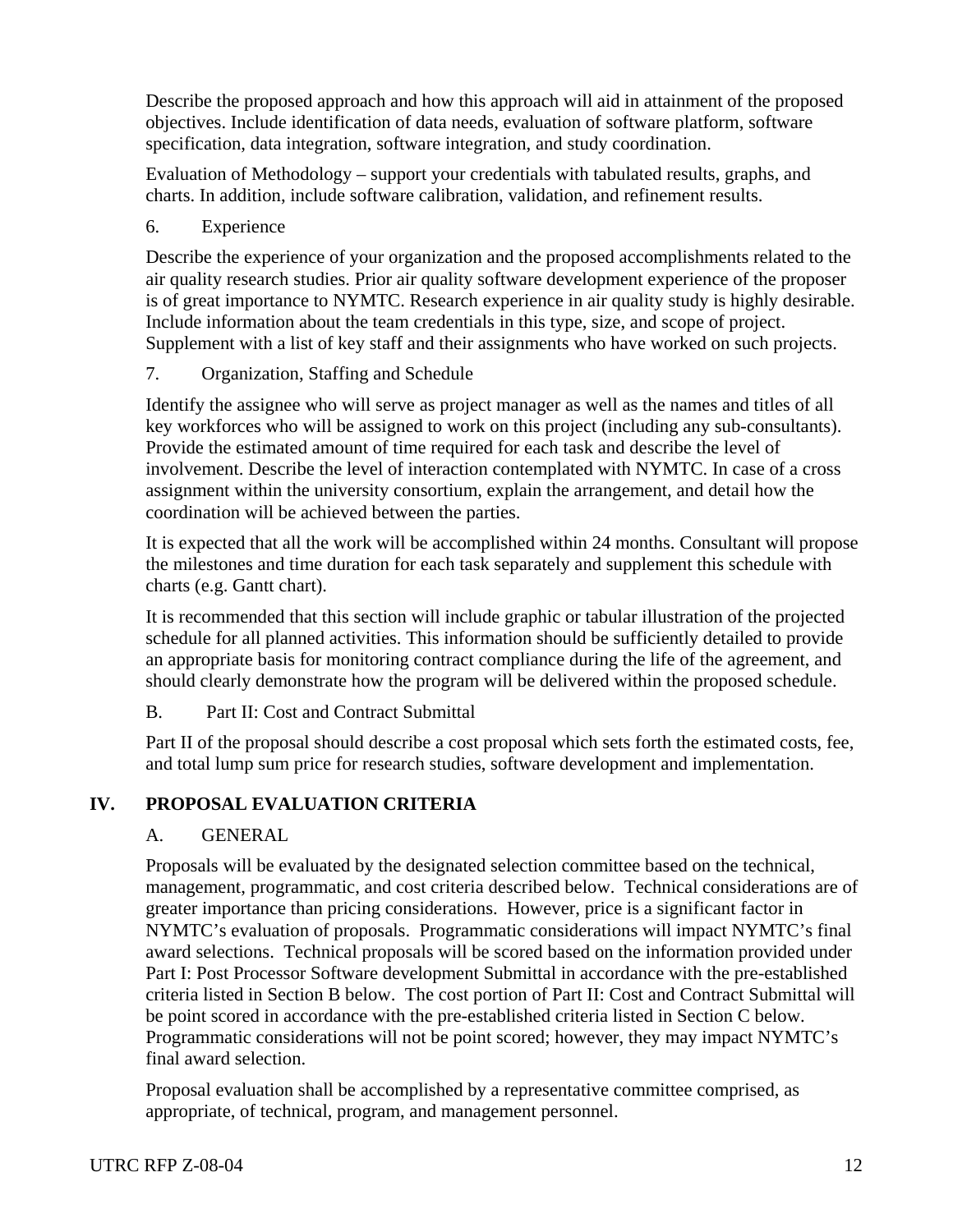Award shall be made to the offeror whose proposal in NYMTC's judgment represents the best overall value to the state considering all technical and cost/price evaluation factors.

At the conclusion of the evaluation period, all proposers will be advised in writing of their status under the solicitation. However, it is expressly understood that this Request for Proposals does not commit NYMTC/NYSDOT to award a contract, pay any costs incurred in the preparation of a proposal to this request, or to procure or contract services or supplies. Further, NYMTC/NYSDOT will have no obligation or liability whatsoever to the vendor selected as a result of this solicitation unless and until a contract satisfactory to NYMTC is.

#### B. TECHNICAL CONSIDERATIONS

The technical portion of proposal will be scored and will represent 80% of total score of a proposal.

1. Experience and Credentials

a. Quality and relevance of experience, research studies and software development skills of key personnel to include any subconsultants.

b. Quality, extent and relevance of current and prior experience of the team (including subconsultants) in conducting similar project efforts.

2. Methodology and Approach

Software performance evaluation along with findings from research studies being used to accomplish software objectives. Portion of software quality and assurance shall include sample tests' inputs and outputs.

3. Tasks accomplishment and schedule

This subsection should emphasize on timely accomplishment of milestones and quality of attained goals.

C. COST AND CONTRACT (20%)

The cost portion of the cost payable by NYMTC and contract proposal will be point scored and will represent 20% of the total score for a proposal. The calculation of a cost score will be determined by comparing the cost proposed for each competitive proposal to the lowest priced, technically acceptable proposal.

#### FUNDING

\$ 330,000 has been budgeted for this project. NYMTC believes this is a reasonable estimate for the total cost of the work being requested.

Proposals with a NYMTC cost over the budgeted amount will also be considered, provided the NYMTC cost does not exceed the budget estimate by more than 10%.

#### SPECIAL NOTES

• Principal investigators should be familiar with and follow the requirements of New York State (the Compliance Procurement Lobbying Law of 2005) with regard to consultant contract procurement. Information can be found on the NYSDOT web site (www.NYSDOT.gov) under "Business Center," then "Consultants," then "Non-Architectural Engineering," then "Active Solicitations."